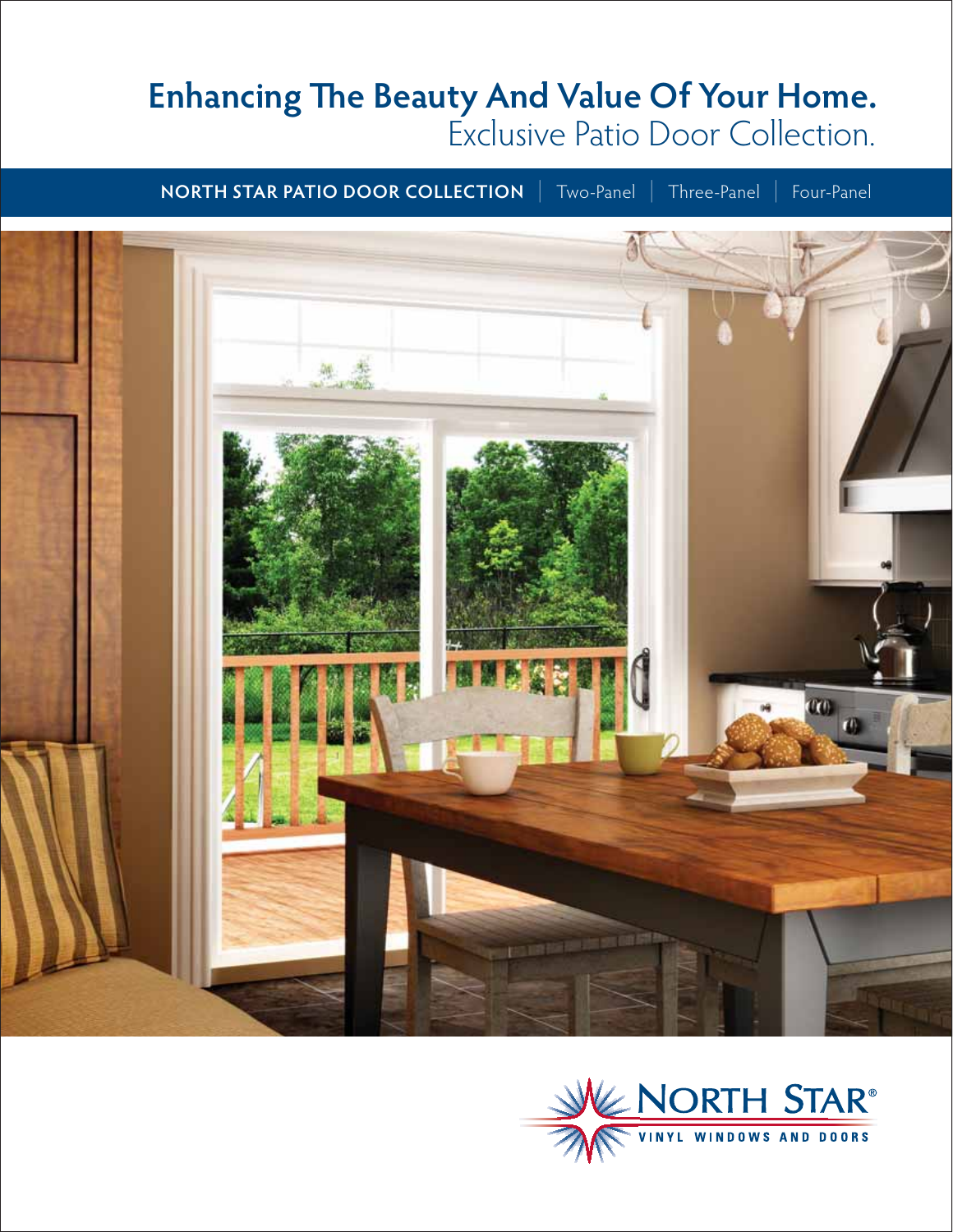**Since 1985 North Star has been an industry leader in**  the manufacture of attractive and energy-efficient vinyl **windows and patio doors.** Whether you're building a new home or upgrading to today's standards, North Star has an extensive range of quality, energy-efficient and full-featured patio doors that are not only beautiful, but offer exceptional value.



North Star patio doors offer a perfect combination of beauty, security and low-maintenance. Unlike hinged doors, they glide open and close with ease and take up less space, making them an ideal option when space is tight – and foot traffic is heavy.

 Custom sizes, transoms and sidelites are also available to complement any style and décor.

 North Star patio doors are available in standard two-, three- or four-panel configurations. North Star patio doors are fully customizable to suit your home's specifications.

 $\leftarrow$ 

 $\rightarrow$ 

(OX-Slide left) (XO-Slide right) (OXO-Slide Centre L or R)

(OXXO-Slide R and Slide L from Centre) X = Operating Panel O=Fixed Panel

 $\rightarrow$ 

 $\leftarrow$ 

|                              | STANDARD SLIDING PATIO DOOR WIDTHS |        |        |                      |     |     |               |     |     |
|------------------------------|------------------------------------|--------|--------|----------------------|-----|-----|---------------|-----|-----|
|                              | 2 Panel Doors                      |        |        | <b>3 Panel Doors</b> |     |     | 4 Panel Doors |     |     |
| <b>HEIGHT</b>                | 58 3/4                             | 70 3/4 | 94 3/4 | 88                   | 106 | 142 | 116           | 140 | 188 |
| 79 1/2                       |                                    | ▲      | ●      |                      |     | O   |               |     |     |
| with Internal<br>Mini Blinds |                                    |        |        |                      |     |     |               |     |     |
| with Triple Glazing          |                                    |        |        |                      |     |     |               |     |     |
| $95\frac{1}{2}$              |                                    |        |        |                      |     |     |               |     |     |







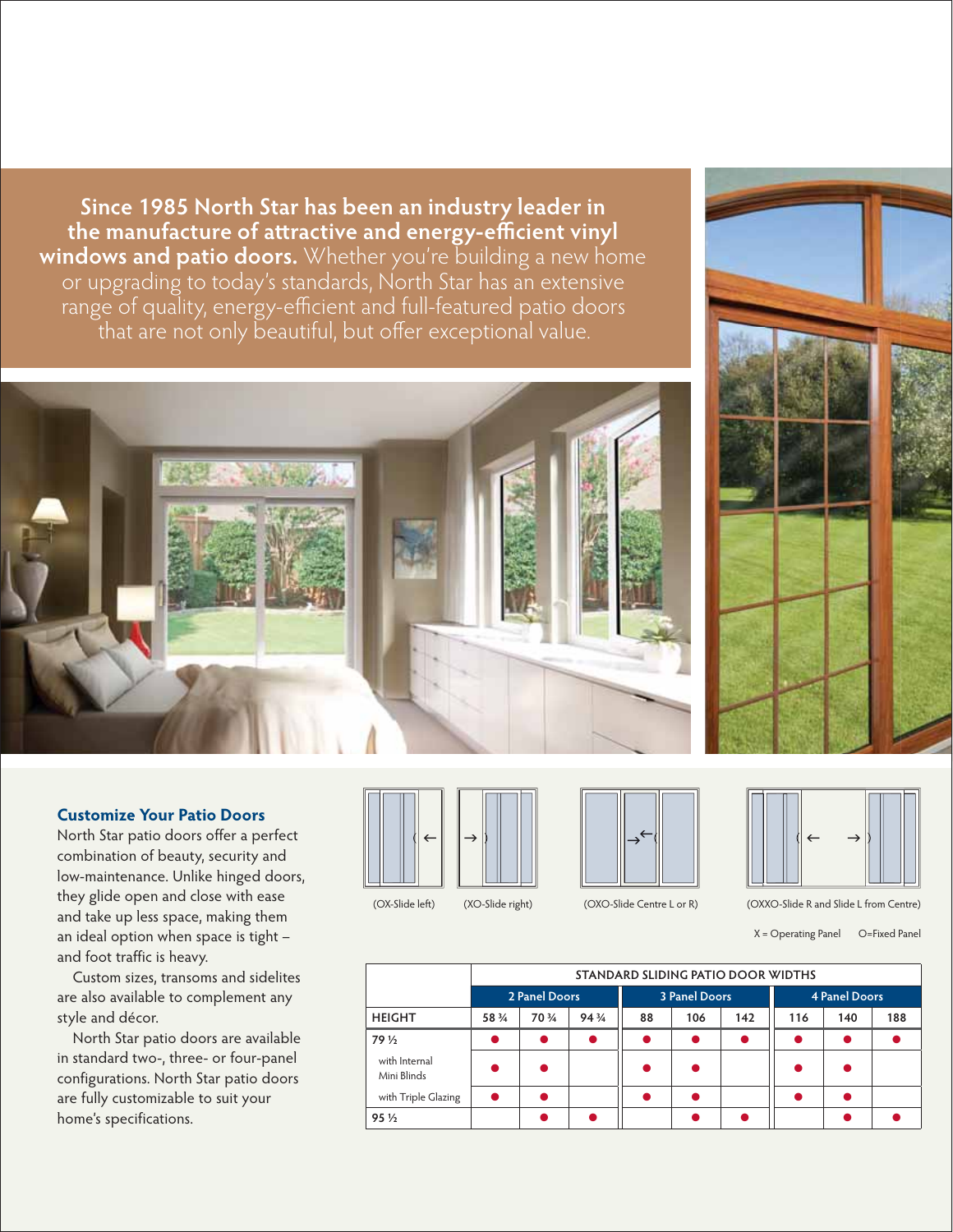



Single-point lock (shown with standard handle)



Security bolt



# **Quality Locks**

Your home is your castle. And your castle will feel secure thanks to patio doors with durable quality locks. Each door we manufacture features a standard single-point lock. For added assurance, North Star also offers several lock options, including a multi-point lock, a solid key lock mechanism or an easy-use security bolt.

# **Hardware Colors**

Hardware and locks used in North Star's doors are easy to use, durable and come with a lifetime warranty. All our hardware is available in standard white, black and coppertone, or you can upgrade to our premium pewter or brass finishes.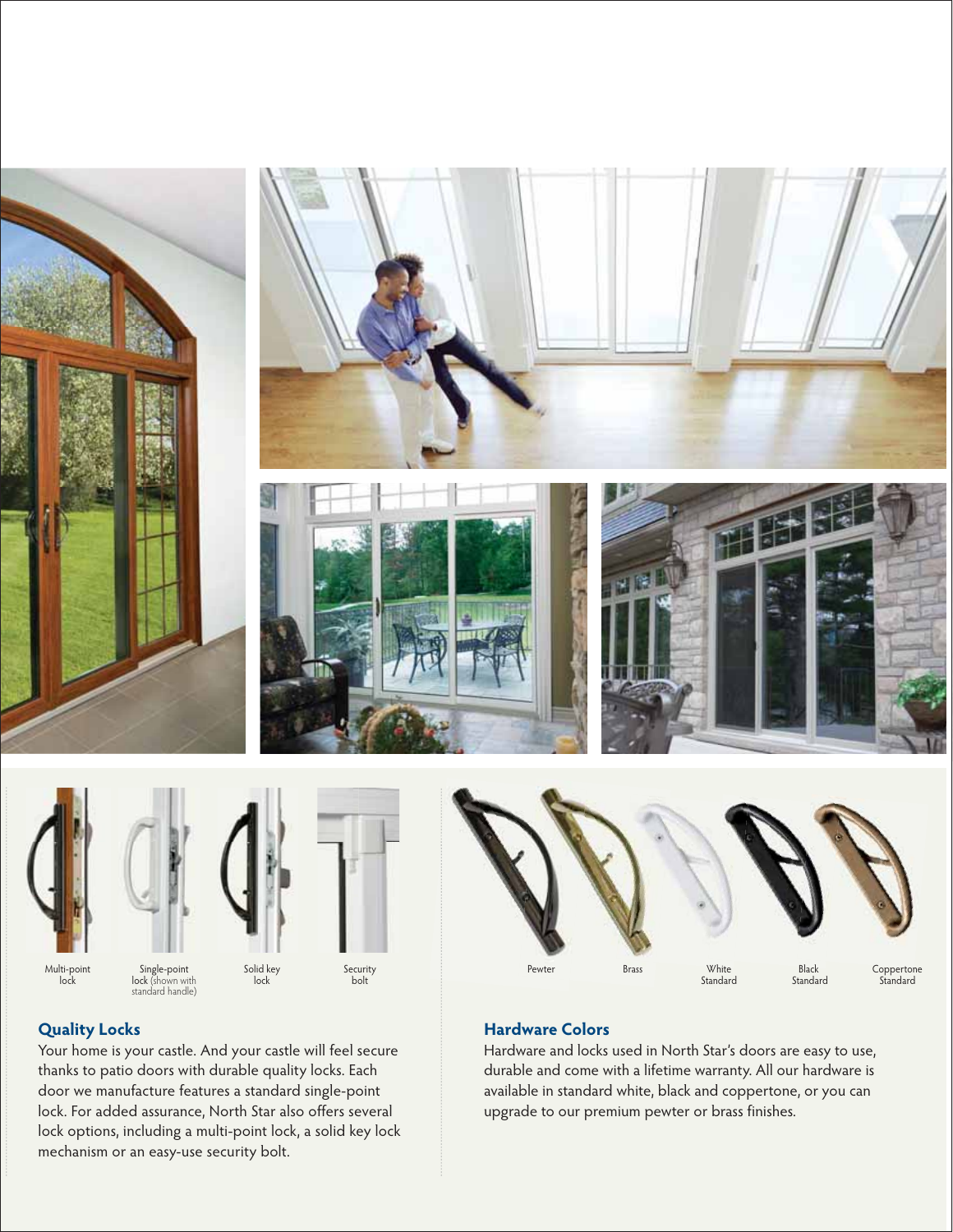#### **Internal Mini Blinds**

Convenience, comfort and style... at your fingertips. North Star's internal mini blinds are sealed between two panes of tempered safety glass – no cleaning is ever required! Finger tip controls allow the blinds to be raised or lowered and adjusted to allow for light or privacy.



### **Hardware Combinations**

|                             | Door                      | <b>Exterior</b><br><b>Handle</b> | <b>Interior</b><br><b>Handle</b> |  |
|-----------------------------|---------------------------|----------------------------------|----------------------------------|--|
|                             | <b>White</b><br>Exterior  | <b>White</b>                     | <b>White</b>                     |  |
| Standard<br><b>Hardware</b> | Colored<br>Exterior       | Black                            | <b>White</b>                     |  |
|                             | Oak<br>Interior           | Black or<br><b>White</b>         | Coppertone                       |  |
| Optional<br>Hardware        | White/Colored<br>Exterior | Brass or<br>Pewter               | Brass or<br>Pewter               |  |
|                             |                           |                                  |                                  |  |

# **Why We Are The Best North Star has earned a reputation for manufacturing and distributing att ractive, high-quality, energy effi cient vinyl windows and doors.**

North Star's manufacturing system ensures all our vinyl windows and doors are built to meet or exceed industry standards. Our products are tested and certified by Canadian Standards Association and comply with American Architectural Manufacturers Association (AAMA) standards. We're so confident in our windows and doors that we back them with a transferable, limited lifetime warranty.

When you buy North Star products, you know you're getting the best quality and value for your investment.

The strong relationship we have with our various manufacturing partners has helped us maintain our reputation for leadership, innovation and the production of windows and doors of impeccable quality.

![](_page_3_Picture_9.jpeg)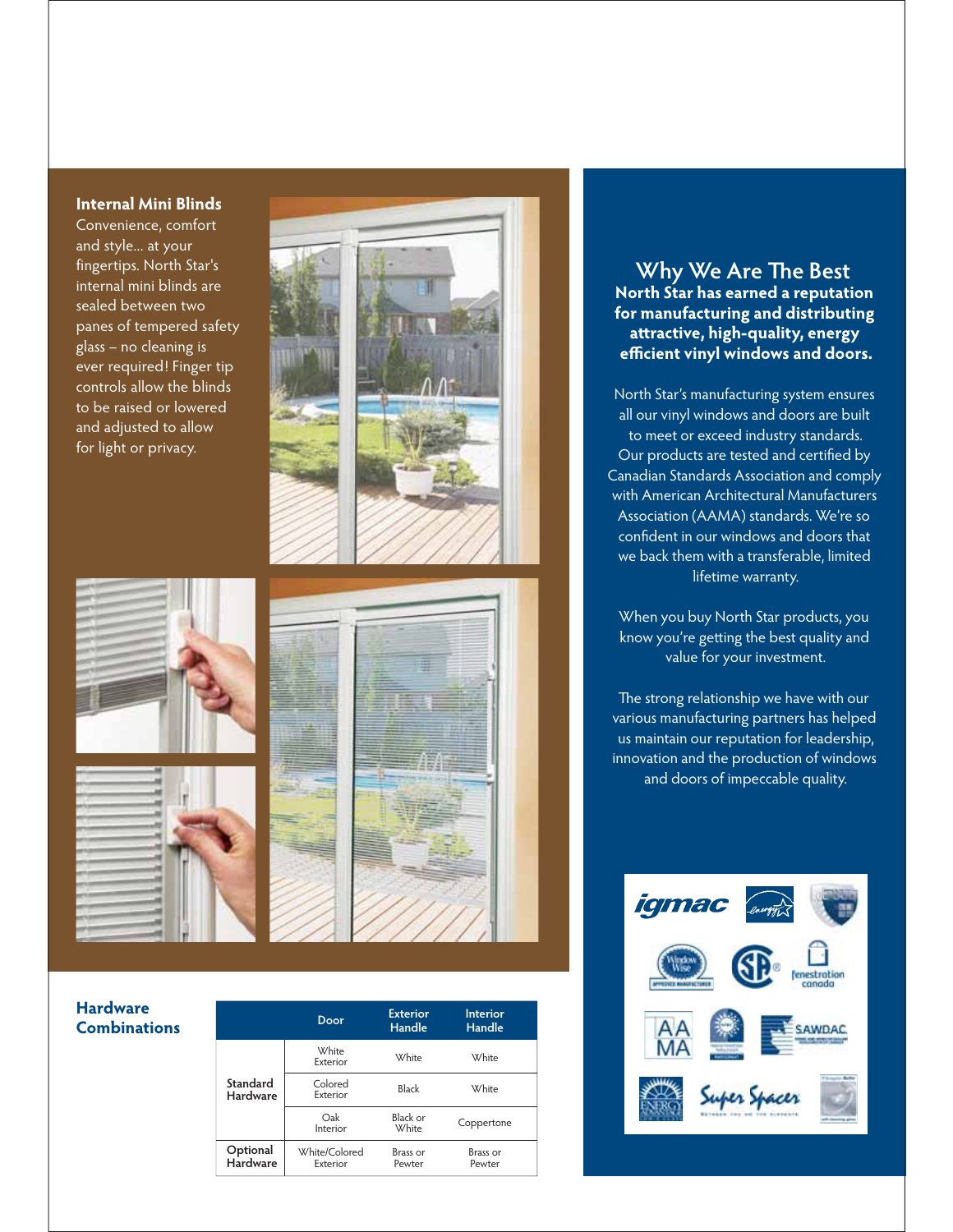# **Energy-Efficient Patio Doors**

**All of North Star's quality patio**  All of North Star's quality patio<br>doors feature sloped sills and durable **weatherstripping as well as smooth operation to ensure a lifetime of excellent performance.** 

**Heavy-Duty Screen** – Heavy-duty extruded aluminum screen with fiberglass mesh on steel rollers for ease of operation.

**Reinforced Sashes** – Reinforced metal sashes provide superior rigidity and security.

**Energy-Efficient Extrusions** – North Star's 5⅝″ multi-chambered vinyl extrusions save energy – and money – and resist warping, cracking and peeling.

# **Super Spacer® Technology** – The Quanex Premium Super Spacer® between glass panes resists condensation, reduces noise and boosts insulation values.

**Tempered Glass** – All North Star doors feature tempered safety glass that meets or exceeds industry standards.

**Fusion Welded Sashes** – The corners on all North Star sashes are fusion welded for added strength and a perfect seal.

**Nylon Rollers** – Long lasting nylon rollers provide a clean, quiet, smooth slide.

#### **Colors**

North Star AAMA-certified extrusions are available in white and seven standard exterior laminated colors – espresso, sable, chestnut brown, cocoa, sandalwood, hickory and ivory. These UV-resistant vinyl overlays, with an embossed wood grain texture, will remain attractive for years to come.

You can also enjoy the warmth of an oak interior finish with our kolonial oak acrylic overlay, virtually indistinguishable from real wood. If matching to pre-existing wood stains or paint colors, use our stainable or paintable overlay with its wood grain texture.

Due to variations in the printing process, the colors shown may not be exact. Ask your North Star dealer to show you an actual color sample. E.&O.E. Specifications are subject to change without notice.

![](_page_4_Picture_13.jpeg)

![](_page_4_Figure_14.jpeg)